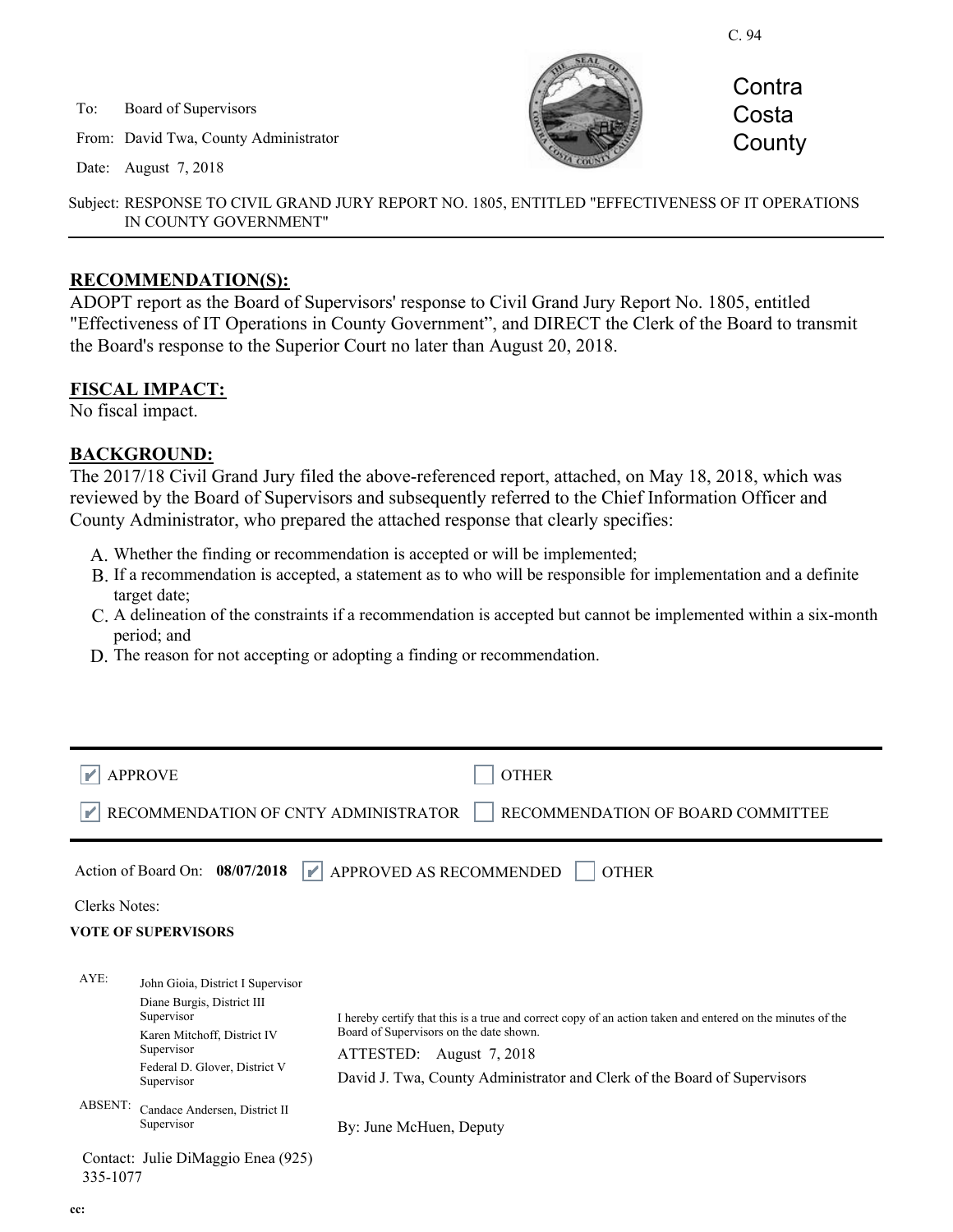#### BACKGROUND: (CONT'D)

The California Penal Code specifies that the Board of Supervisors must forward its response to the Superior Court no later than August 20, 2018 (90 days from receipt).

### **FINDINGS**

**F1. Individual departmental IT groups are useful in supporting the very different businesses of each department, but many find it difficult to stay abreast of all technology areas.**

*F1 Response. The respondent agrees with the finding.*

**F2. The County does not have sufficient policies to promote coordination and/or centralization in IT strategy, policy, procurement and strategic knowledge concentrations, especially in advanced cost-saving technologies.**

*F2 Response. The respondent agrees with the finding.*

**F3. The County's IT Strategy document, which sets out goals, guiding principles, and policies, is out of date, having last been updated May 2000.**

*F3 Response. The respondent agrees with the finding.* 

**F4. The County's Information Technology central governance structure has almost completely disappeared. Governance has been left to the individual departments resulting in wide variations as to whether or how it is carried out.**

*F4 Response. The respondent partially disagrees with the finding. A governance structure exists for certain large, coordinated multi-department systems such as the personnel and benefits administration system (Peoplesoft), which is overseen by an executive steering committee; and law and justice systems, which are overseen by the Justice Automation Advisory Committee.* 

**F5. Neither the County nor many individual departments have a consolidated IT budget or track overall IT expenditure, making it difficult to assess.**

*F5 Response. The respondent agrees with the finding.*

**F6. The County may not be taking full advantage of economies of scale due to the lack of policy coordinating equipment and service procurement among separate departments.**

*F6 Response. The respondent agrees with the finding.*

**F7. County-wide email and associated calendaring and address book functions are**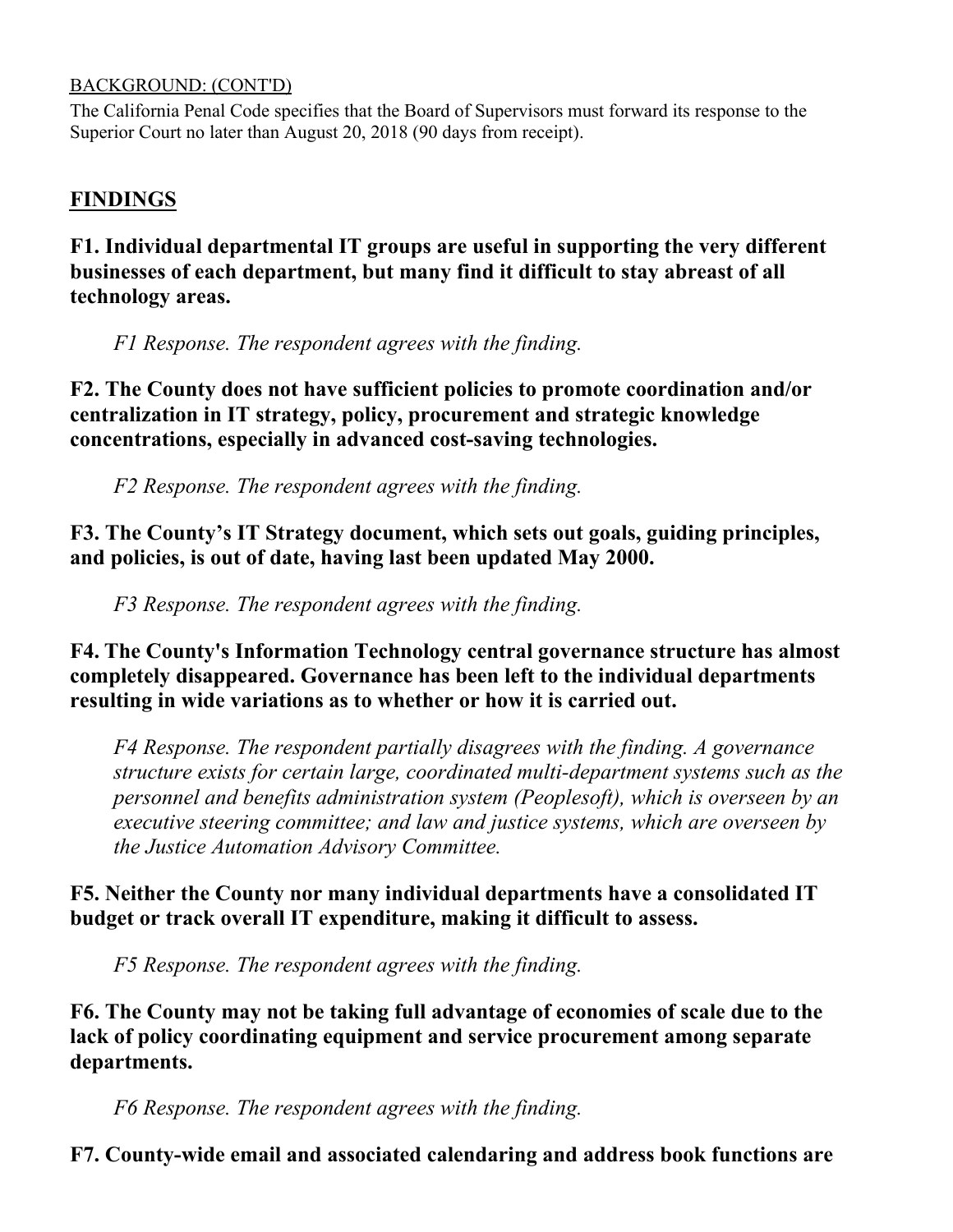**not sufficiently consolidated. Infrastructure and management is distributed throughout the departments. Policy and procedure have hindered efficient communication.**

*F7 Response. The respondent agrees with the finding.* 

**F8. The County is constrained in implementing IT technology advances, in part due to insufficient or lack of access to appropriate skill sets.**

*F8 Response. The respondent agrees with the finding.* 

**F9. DoIT does not have the staff to extend security oversight from County level to the departmental level. Cybersecurity capabilities vary by department.**

*F9 Response. The respondent agrees with the finding.* 

**F10. Disaster recovery plans are in various stages of completion and readiness by department and typically are not tested on a regular basis.**

*F10 Response. The respondent agrees with the finding.*

**F11. There are insufficient Project Management resources with the expertise and authority to consistently implement the County's critical IT projects on time and within budget.**

*F11 Response. The respondent agrees with the finding.*

# **RECOMMENDATIONS**

## **R1. The BOS should consider directing the CIO to update the County's IT Strategy (last updated in 2000) by December 2018.**

*R1 Response. The recommendation has not yet been implemented. The CIO is currently reviewing the County's IT strategy documents and will produce an updated draft IT strategy by December 2018.*

## **R2. The BOS should consider seeking funds prior to the FY 2019-2020 budget cycle to expand existing resources into a centralized cybersecurity unit to support and coordinate County-wide IT security activity.**

*R2 Response. The recommendation will be implemented. The Board will direct the County Administrator to seek and apply for funds to bolster the County's cybersecurity program, which is under the direction of the CIO.*

## **R3. The BOS should consider directing the CIO to re-establish a County-wide governance mechanism by December 2018.**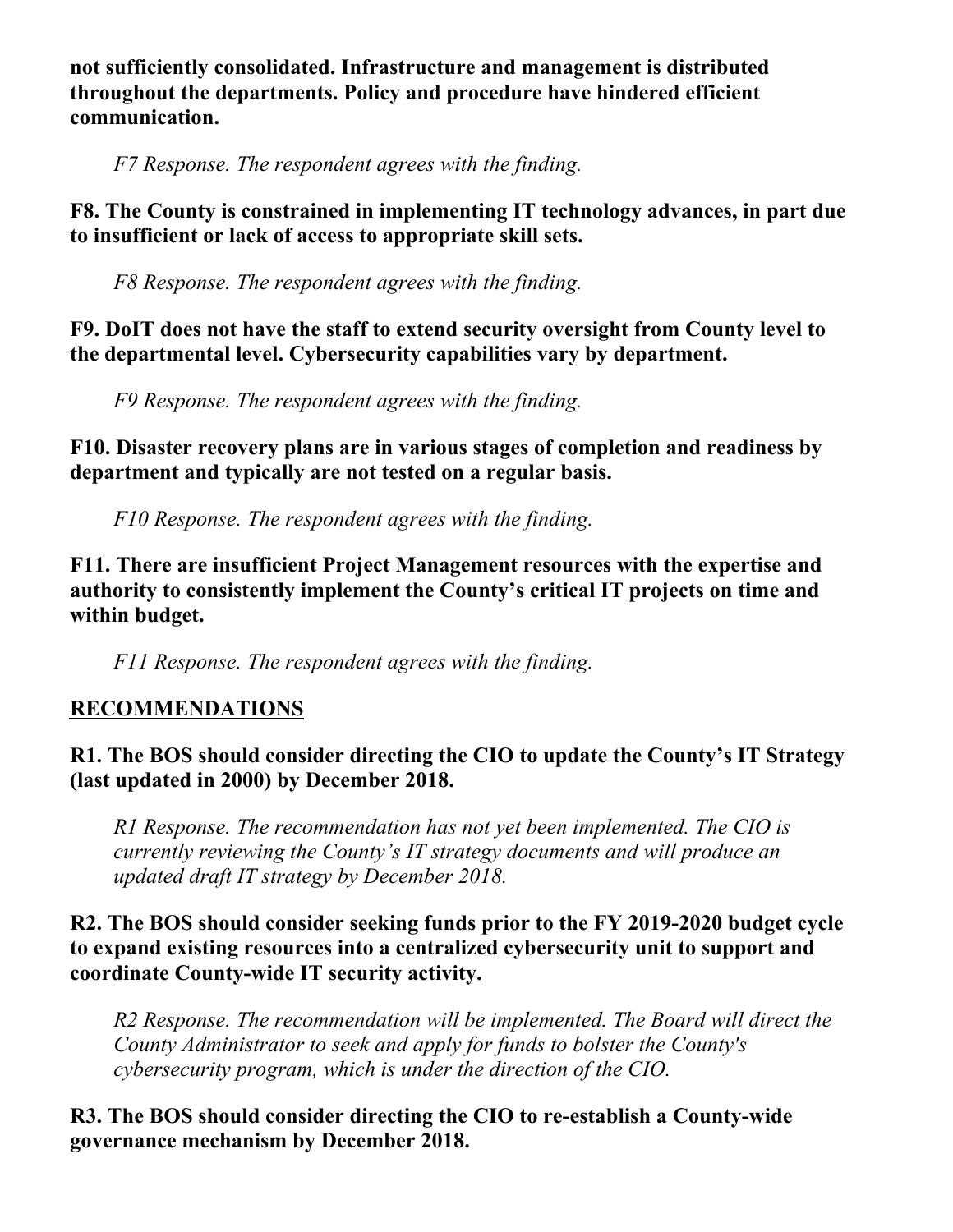*R3 Response. The recommendation has not yet been implemented. The CIO has begun to restore the current Information Technology Advisory Committee. Additionally, the CIO will work with the County Administrator's Office to reassemble the Information Technology Steering Committee. Both are expected to be in place by December 2018.*

**R4. The BOS should consider directing the CIO to investigate policies to standardize procurement, equipment, and IT services prior to the FY 2019-2020 budget cycle. Opportunities include departmental networks, and services such as email, IT security, and disaster recovery.**

*R4 Response. The recommendation requires further analysis. The CIO is currently working with Purchasing, department technical leadership, and vendors to identify areas where efficiency and cost reductions can be realized. The CIO is also evaluating enterprise software and hardware expenditures that can be centralized, such as email and disaster recovery services.* 

**R5. The BOS should consider directing the CIO to centralize the delivery of certain common services in time for the FY 2019-2020 budget cycle. Opportunities include email, IT security, and disaster recovery.**

*R5 Response. See response to Recommendation No. 4. A review is in progress but will require more than six months to complete in most cases.* 

**R6. The BOS should consider directing the CIO to conduct a review of departments' disaster recovery plans by December 2018 to ensure they are up to date and routinely tested.**

*R6 Response. The recommendation will be implemented. A review has been scheduled and will be led by the Security Officer. Timing will most likely be in the third or fourth quarter of the 2018-19 fiscal year.* 

## **R7. The BOS should consider presenting a consolidated IT budget for the entire County down to the department level, as part of the annual budget process, by the FY 2019-2020 budget cycle.**

*R7 Response. The recommendation will not be implemented because it is not warranted. The County's IT model is predominantly decentralized. Additionally, sources of individual departmental revenues are diverse and the majority of these revenue sources are categorical and cannot be transferred from one program or department to another. Consequently, a Countywide consolidated IT budget would not contribute to better budgeting decisions. When directing County resources, the Board must consider, on a case-by-case basis in the context of all related factors, which needs will receive priority. Consolidating IT budgets Countywide serves no business need and to do so would require significant effort merely for presentation purposes.*